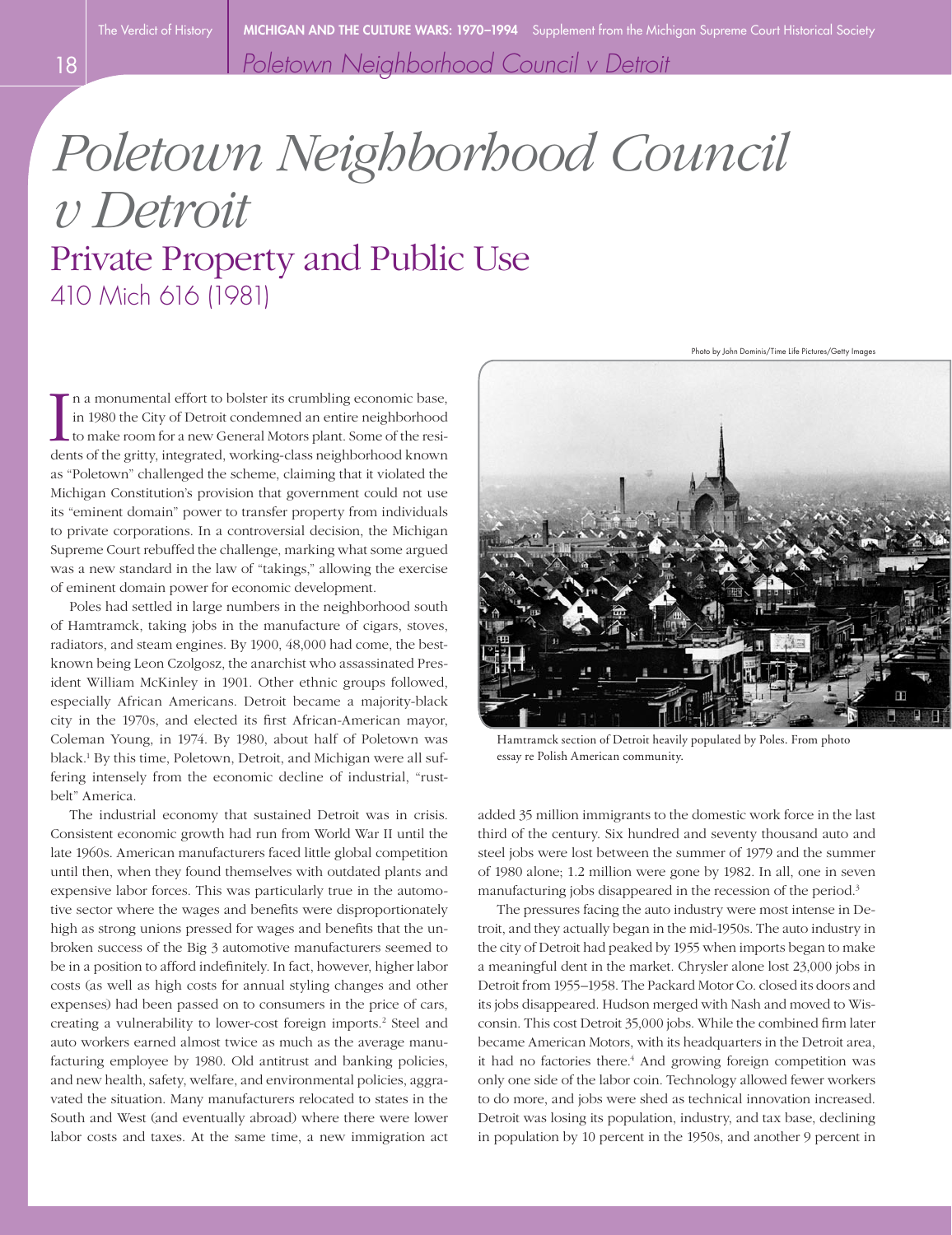the 1960s. Then Detroit was shaken by the race riots of 1967 and extreme "white flight." Fully one-fifth of the city's residents left in the 1970s (and another 15 percent were to depart in the 1980s). By 1980, unemployment reached 18 percent in Detroit, and was nearly double that rate among African Americans.

It was no surprise then, that in 1980, like many other Detroit neighborhoods, Poletown was declining. The nearby Dodge Main plant, which had been built in 1910 by the Dodge brothers in Hamtramck, closed that year. The area was "undermined by a lack of employment, an aging population, crime, the increasing poverty of people on fixed incomes, a decline in private and public services, and deteriorating housing stock."5 But it was not considered blighted by the standards of the time; it remained a community with many homes, small businesses, and churches. Indeed, it was later asserted that Poletown "was considered a rare and desirable urban community by many sociologists, since it seemed to be the embodiment of a stable, integrated community."6 Poletown was, for example, untouched by the great Detroit riot of 1967, which inflamed many black neighborhoods, killed 43, injured thousands, and caused millions of dollars of property losses. But the fact that many residents hoped that the area could be revitalized necessarily meant that its vitality was, at a minimum, in jeopardy.

Detroit Mayor Coleman Young concluded that Poletown would need to be sacrificed to serve his larger goal of keeping business in the city. Young began his career as a fiery, civil rights militant, involved as an officer of the Tuskegee Airmen fighting Jim Crow regulations in the army, in the UAW-CIO until ousted by Walter Reuther as too left wing, and becoming in 1951 the executive director of the National Negro Labor Council, the most radical black labor organization at the time.<sup>7</sup> He endeared himself to some in the black community by standing up to the House Un-American Activities Committee. When Michigan Republican Charles Potter asked him, "Do you consider the Communist Party un-American?" he replied, "I consider the activities of this committee un-American." But after his time in the left-wing Progressive Party, he became a Democrat in 1959. He was elected a Michigan state senator in 1960 and four years later was Democratic leader of the State Senate and in 1968 the first black Democratic National Committeeman. Elected mayor in 1974, Young ran on a platform promising economic development for the city, and he had substantial business support. In 1976 he helped Jimmy Carter become president. At this point, Mayor Young was now part of the political establishment, but he remained blunt, aggressive, and determined to change the racial climate. Under the Carter administration, Detroit received significant new support from Washington. But by the end of the 1970s, Chrysler, a major Detroit employer, was in desperate straits. The City indicated its willingness to spend huge sums to bolster it, but in January 1980, Chrysler closed Dodge Main and, yet again, thousands of highly paid jobs vanished. Mayor Young zealously endeavored to keep the City financially solvent and to retain jobs. When he asked General Motors what it would take for it to expand employment in Detroit, GM indicated its willingness to build a new Cadillac assembly plant if the City could provide a 500-acre site, with adequate road and rail

transportation, other improvements, and tax abatements, in a short time frame. The only site in the city that fit the bill was Poletown, and GM insisted that the City condemn the area and turn it over to the company by May 1981. The area included over 6,000 residents, 1,400 houses, 144 businesses, 16 churches, two schools, and a hospital. It was expected to cost the city \$200 million to compensate, raze, and improve the area, in hopes that the new factory would create 6,000 jobs directly (although this would only partly offset the employment lost by the anticipated closing of two other GM plants), and thousands more related to the plant.

While such wholesale displacement dismayed many later observers, so desperate were the city and state to keep GM in Detroit that few voices opposed the plan. Most of the political establishment believed that the plan was necessary to stave off economic calamity. The major Detroit media agreed; organized labor endorsed it. Despite the intense attachment of local parishioners and priests to their churches, the Roman Catholic hierarchy accepted the plan and deconsecrated and sold its Poletown buildings and moved the stained glass and statuary. Despite the image of powerful interests trampling the rights of the working class and the poor, most left-wing activists acquiesced, probably due to Mayor Young's radical bona fides and their support of his larger goals. When Governor William Milliken, who supported the project on the whole, simply gave audience to Poletowners who did not, Young was furious. As for the few, like Ralph Nader, who objected to the plan, Young replied, "Ralph Nader is psychotic in his hatred of GM," and warned that any delay in condemnation proceedings would jeopardize the effort.<sup>8</sup> The displacement proceeded rapidly, aided by the recently enacted Uniform Condemnation Procedures (or the "quick-take") Act. This allowed the City to take condemned property and demolish it quickly, while dispossessed owners could later litigate if not satisfied with the compensation rendered. Generous relocation benefits were provided and many, but not all,

Poletown and other "urban renewal" projects, combined with a lack of decent housing and an atmosphere of racism, created a great tension in Detroit. In 1967, that tension erupted. The Detroit Riot of 1967 began when police raided an after-hours drinking club in a predominantly black neighborhood. They were expecting to make a few simple arrests, but instead walked in on a party of more than 80 people being held for two returning Vietnam veterans. The officers attempted to arrest everyone who was on the scene. A crowd quickly gathered to watch the transport of the arrestees. After the last of the police cars had left the scene, a small group lifted the bars on a nearby store window, broke the window, and unwittingly began the series of events that have become known as the Detroit Riot of 1967. Further incidents of vandalism were reported, looting and fires spread through the northwest side of Detroit, then crossed over to the East Side. Within 48 hours, the National Guard was mobilized, followed by the 82nd airborne, which was called in on the fourth day of the riot. As police and military troops sought to regain control of the city, violence escalated. When the 5-day riot was over, over 40 people were dead, over 1,000 were injured, and over 7,000 had been arrested.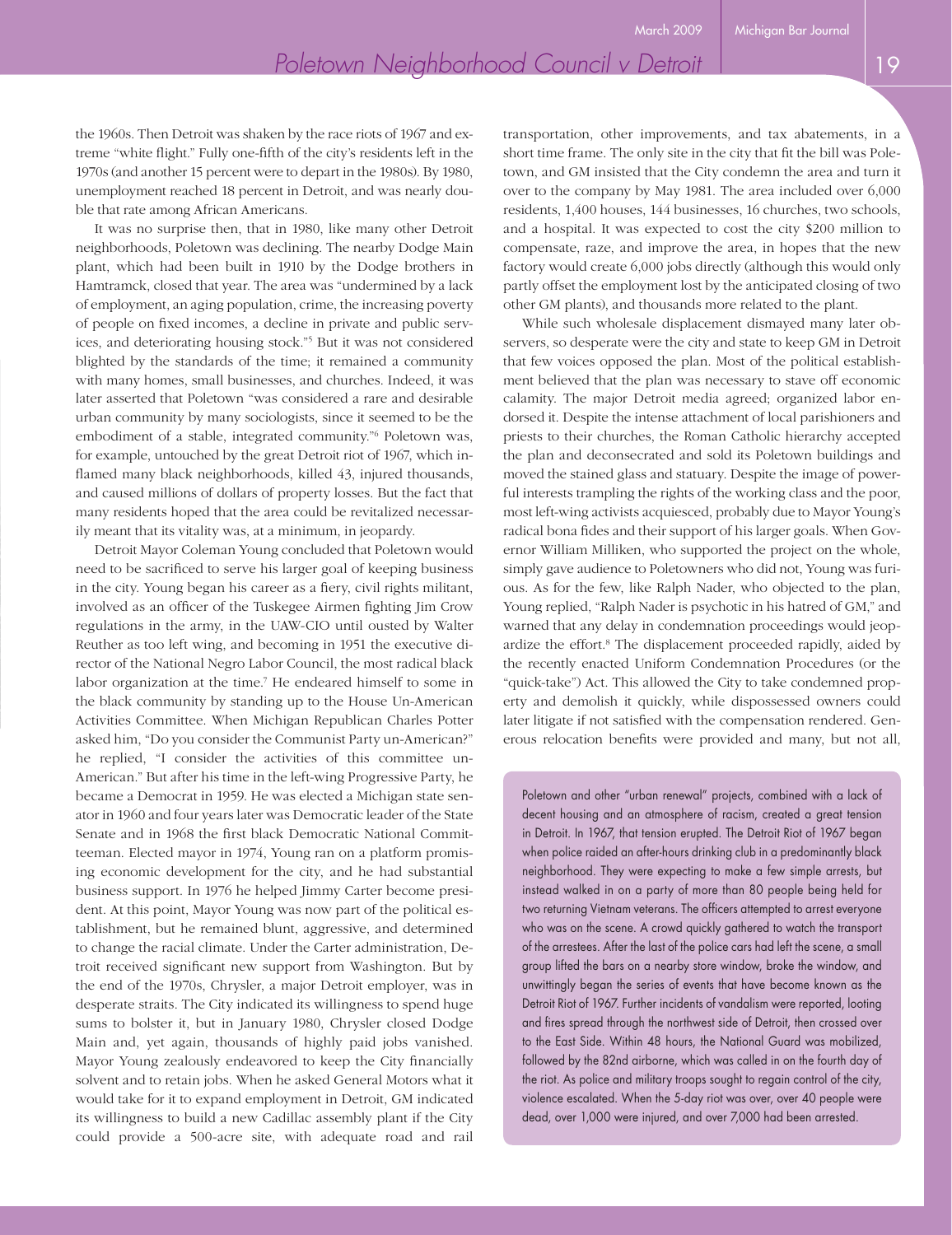## *Poletown Neighborhood Council v Detroit*

residents were willing to take them and go. As increasing numbers of Poletowners moved out, those who remained faced dangerous demolition, arson, and crime, and further diminished public services.9 Local activists, joined by Nader, scrambled to challenge the proceedings as an illegal eminent-domain taking.

In England and the United States, government had the power to take private property for public use if it compensated the property owners. This power was known as "eminent domain." The principle that such government power must be limited extended at least as far back as the Magna Carta. Colonial and early American judges treated the principle as rooted in natural justice, and it found expression in both the federal and state bills of rights. Michigan's Constitution (article X, section 2 of the 1963 Constitution) copied the U.S. Constitution, declaring that "private property shall not be taken for public use without just compensation." In the strictest interpretation, private property could never be taken for private use. As United States Supreme Court Justice Samuel Chase put it in 1798, "a law that takes property from A and gives it to B" must be invalidated as "contrary to the great first principles of the social compact."<sup>10</sup> "Public use" could also be strictly interpreted as public ownership and operation, such as a fort, a public school, or a highway. In the nineteenth century, states made exceptions for privately owned businesses that provided important services and were regulated by the State—grist mills and railroads most especially. In Michigan, the Supreme Court allowed the extension of eminent domain power to railroads while it denied that municipalities could use the taxing power to support railroad bonds (see *Salem*). But Justice Cooley, to whom both sides would appeal in twentieth-century eminent-domain litigation, interpreted "public use" quite strictly. Only "necessity of the extreme sort" could justify the eminent domain power.11 As he put it in his 1878 *Treatise,*  "vague grounds of public benefit from the more profitable use" that a new private business might provide did not justify a taking.<sup>12</sup> Privately owned entities could almost never take private property



Detroit Mayor Coleman Young campaigning with his name on wall behind and balloons.

under the claim that the new owners would produce more employment, higher real estate value, or taxes.

Takings became more common as constitutional protection of property rights weakened in the twentieth century. State and federal courts approved condemnation for "slum clearance," or the elimination of "blighted" urban areas. Michigan accepted this rationale in 1939.13 Urban highway construction also displaced thousands of poor and working-class residents who had little political power to resist.<sup>14</sup> Interstate 94 had cut through the Poletown-Hamtramck neighborhood and displaced 1,400 families. I-75 had cut through the "Black Bottom" area of Detroit, which pushed many African Americans into Poletown.15 These takings followed from the New Deal's great increase of government power over the economy. Believing that the Great Depression showed the failure of free-market capitalism, the New Dealers embarked on a program of public investment, or "state capitalism."16 After the great clash between President Roosevelt and the United States Supreme Court, most judges accepted greater state power over private property. As Justice Harlan F. Stone put it, the Court would accept legislative power in cases of "ordinary commercial transactions," while it reserved scrutiny for legislative infringements of non-property rights. This became known as the "double standard" or "preferred freedoms" doctrine, which reduced judicial protection for economic rights.17 By 1980, it was more likely that the courts would accept takings that would increase employment or tax revenue.

The Poletown Neighborhood Council tried to stop the project in the Wayne County Circuit Court. In a 10-day trial shortly after Thanksgiving, 1980, the court ruled that the City had not abused its discretion in using its power of eminent domain; the only grounds (other than "fraud, or error of law") on which it could be challenged were under the Uniform Condemnation Procedures Act. The council appealed the case to the Michigan Court of Appeals, and to the Michigan Supreme Court for permission to bypass the Court of Appeals. On February 21, 1981, the Supreme Court granted the request and issued an injunction halting the condemnation proceedings. This put great pressure on the parties and justices, since General Motors insisted that the City transfer title to the property in less than 10 weeks.

The Supreme Court's acceptance of the appeal buoyed the hopes of the Poletowners, being "the first institutional response to the neighborhood's crisis that seemed to indicate a community victory."18 The optimism was short-lived, however, as the Court quickly upheld the original decision. The case was argued on March 3, and decided just 10 days later. In a 5-2 decision, with Justice Coleman joining the three Democrats and Independent Justice Levin, the Court upheld the City's actions. Its per curiam opinion (that is, no individual justice was identified as the author) held that the terms "public use" and "public purposes" "have been used interchangeably in Michigan statutes and decisions in an effort to describe the protean concept of public benefit." It quoted the United States Supreme Court on judicial deference to legislative determinations of public benefit, that "when a legislature speaks, the public interest had been declared in terms 'well-nigh conclusive.'" It concluded that the project's public benefits were "clear and

20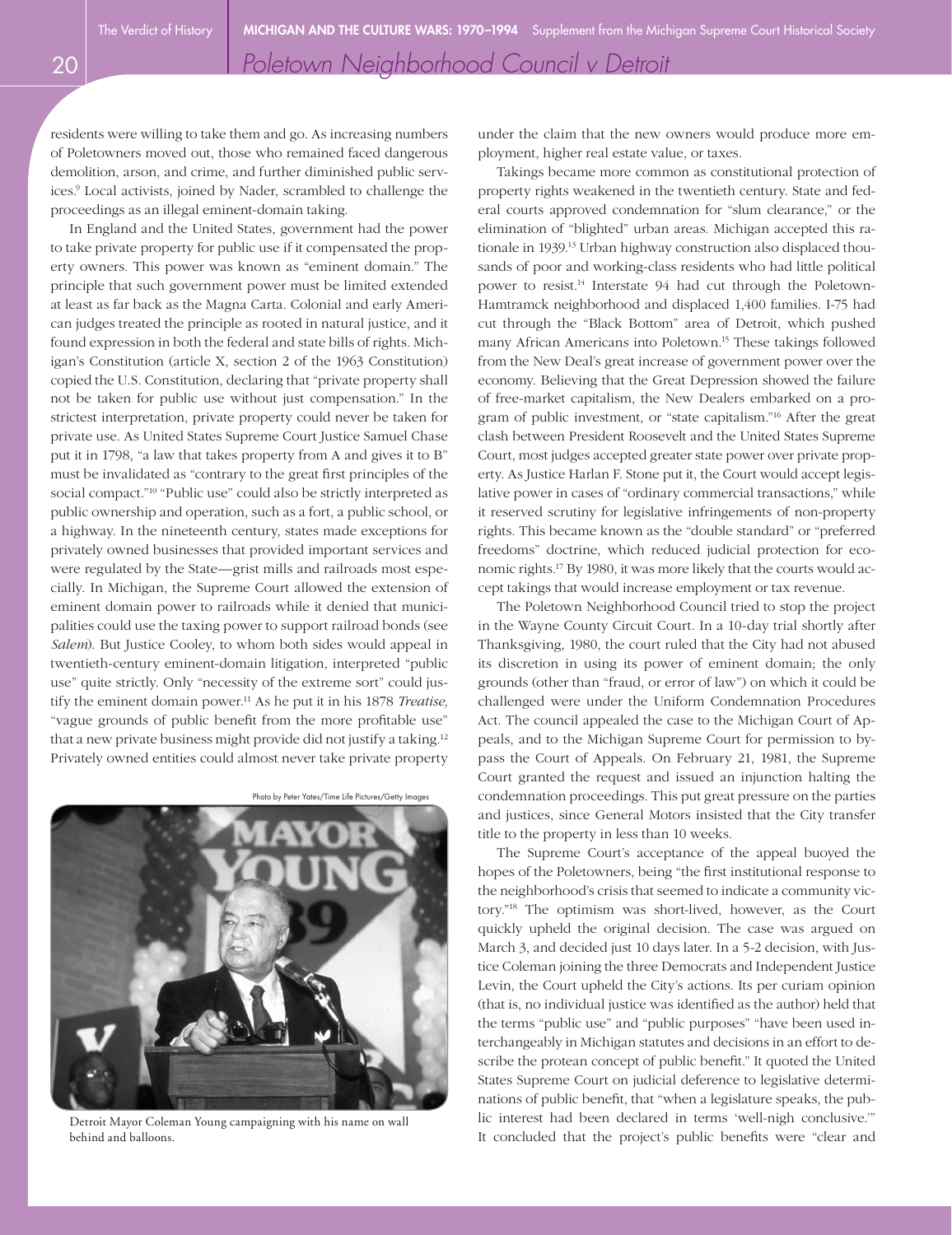significant," and that the private benefits to General Motors were "merely incidental." But this was not a blank check for such projects, it noted. "If the public benefit was not so clear and significant, we would hesitate to sanction approval of such a project."19

Republican Justices Fitzgerald and Ryan dissented. Fitzgerald entered his opinion along with the majority decision; he denied that the judiciary needed to defer to the legislature in eminent domain cases; "Determination whether a taking is for a public or a private use is ultimately a judicial question," he said. He dismissed the majority's putative authorities for the decision, claiming that "there is simply no precedent for this decision in previous Michigan cases." Indeed, Michigan had a more stringent takings standard than most states, one closer to "public use" than "public purpose," "benefit," or "interest." "Certainly," he wrote, "we have never sustained the use of eminent domain power solely because of the economic benefits of development."20

Justice Ryan worked on his fuller dissenting opinion for another month. "I could not understand this rush to judgment by our colleagues except that they were caught up in this frenzy of civic enthusiasm on which this whole cause had been riding for a year," Ryan recalled.21 He called *Poletown* "an extraordinary case," one that would be remembered to have "seriously jeopardized the security of all private property ownership" and "judicial approval of municipal condemnation of private property for private use." He said that it showed "how easily government, in all of its branches, caught up in the frenzy of perceived economic crisis, can disregard the rights of the few in allegiance to the always disastrous philosophy that the end justifies the means." In his view, the project was clearly for the primary benefit of General Motors, which he described as the "guiding and sustaining, indeed controlling, hand" behind the proceedings. "The evidence then is that what General Motors wanted, General Motors got." He did not mean to demonize GM. The company in fact had displayed an admirable "social conscience" in a highly competitive economic environment. Nevertheless, in this case the private benefit of GM was primary, and the public benefits incidental. Ryan agreed with Fitzgerald's dissent regarding the Michigan precedents and judicial deference to legislative determination of public benefit, but went further and explicitly held the Condemnation Act to violate the Constitution's eminent-domain provision. The statute placed "the state taking clause…on a spectrum that admits of no principles and therefore no limits."22

*Poletown* facilitated "the largest relocation of people under the auspices of eminent domain—in the shortest period of time—in the history of the United States."23 At the time, most observers hailed the majority and the GM plan. Coleman Young regarded the Poletown project as the greatest accomplishment of his administration, and repeated the process with Chrysler and other corporations. Legally, the United States Supreme Court appeared to follow the logic of *Poletown,* and in 1984 gave a similarly broad berth to legislative takings (*Hawaii Housing Authority v Midkiff,*  467 U.S. 229) though other state court decisions were mixed. Few voices objected to the process. These tended to be on the extreme right and extreme left of the political spectrum; what Ralph Nader



The General Motors Detroit/Hamtramck assembly plant, July 13, 2006, in Detroit, Michigan. Photo by Jeff Haynes/AFP/Getty Images

called the "corporate socialism" of *Poletown* made strange bedfellows. A free-market group called the Council for a Competitive Economy scored the decision, and "the Detroit media were perplexed that an advocate of business could criticize GM." Justice Ryan, regarded as the right-winger on the Court, later recalled being congratulated by Detroit city councilman Kenneth Cockerell, an avowed Marxist, for standing up for the powerless.<sup>24</sup>

After about a decade, though, second thoughts began to sink in, and there was a growing view that *Poletown* "acquired a kind of infamy in legal and social science circles, forever equated with the idea of government folly, gross waste, and a what-were-theythinking sort of horror."25 However, it should be noted that those views came from two very different directions: one which saw *Poletown* as a violation of property rights that were receiving insufficient protection, the other which interpreted *Poletown* as a triumph of corporate greed over the powerless, with the legal analysis functioning merely as camouflage. The plant's opening was delayed, and it ended up providing only about half of the hoped-for jobs. Owner suits raised the price paid by Detroit for the project from \$200 million to closer to \$300 million. An oil company that the city estimated to be worth \$350,000 won a \$5 million award at trial. Most of this money came from state and federal aid, since GM paid only \$8 million for the property. A revival of interest in property rights, associated especially with the University of Chicago's "law and economics" movement, gave intellectual ammunition to the cause of limiting eminent domain.<sup>26</sup> Social and cultural critics bemoaned the ill effects of bureaucratic planning on American cityscapes.27 Justice T. G. Kavanagh later confessed, "I think if I had it to do over again, I wouldn't vote the way I voted in that case…. I overstepped the bounds there. I think I was probably wrong on *Poletown.*"28 In the late 1980s and early 1990s, the United States Supreme Court seemed to take a turn back toward restricted takings law.29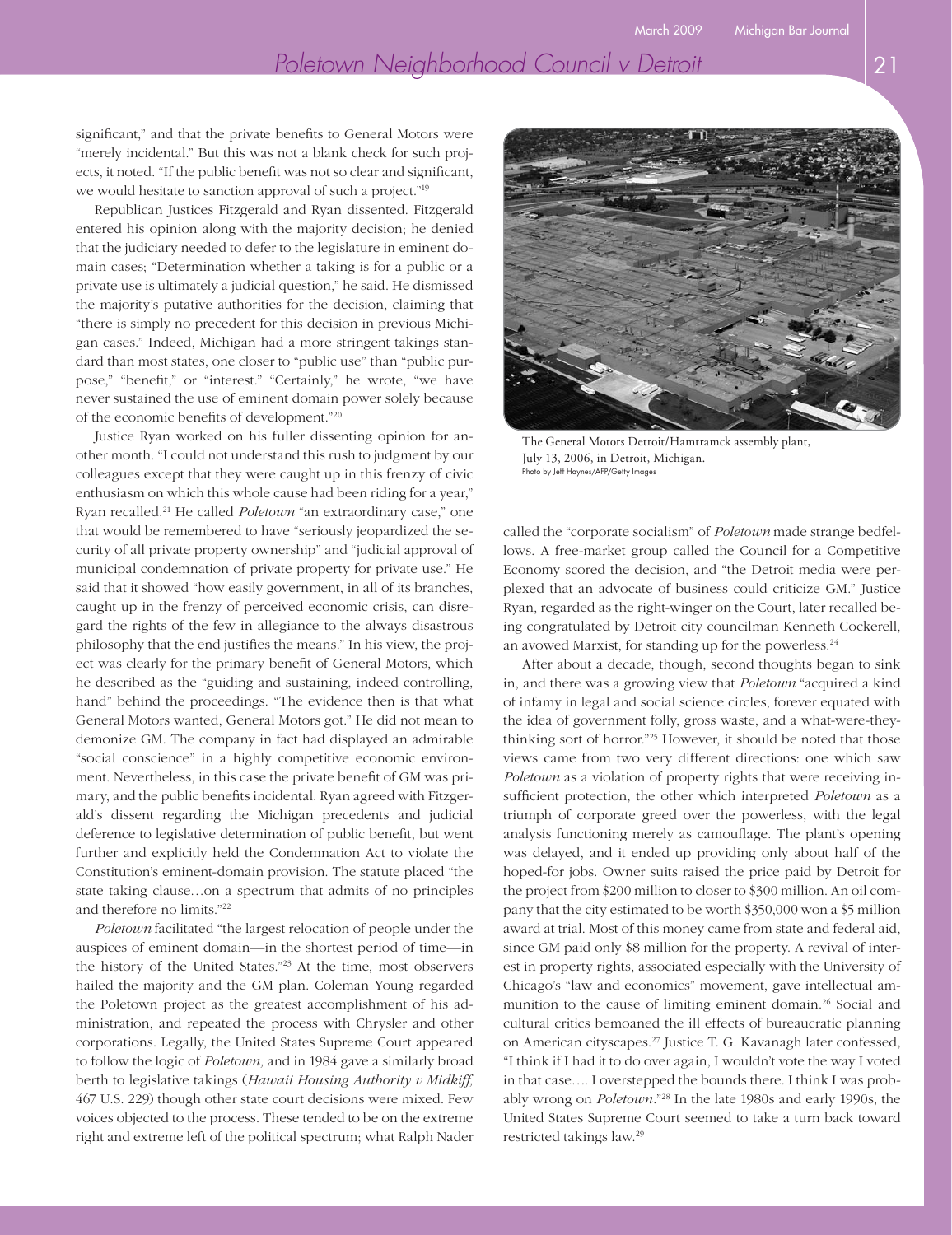## *Poletown Neighborhood Council v Detroit*

Some of the main arguments against the *Poletown* decision are that the takings were bad for the area and that the building of the Poletown plant was not as good for the city as originally anticipated. Of course, not everyone would agree that *Poletown* was decided incorrectly, or that it should have been overturned. In a June 2008 letter to the editor in *Crain's Detroit Business,* Wayne State University Law Professor John Mogk vehemently defended the *Poletown* decision. Mogk wrote:

*What happened [as a result of the building of the plant] was that 4,200 residents were paid 200 percent of the value of their homes in a declining neighborhood, along with thousands of dollars more in relocation assistance, to make way for a 3.6 millionsquare-foot plant in an attempt to preserve thousands of highpaying jobs on the factory floor and five times as many jobs in local suppliers when GM's World War I plants on the city's southwest side were to be closed.*

Mogk concluded his letter with an admonition: "Those who are giving thanks that *Poletown* will never happen again should think again."

The Michigan Supreme Court revisited the case in 2004 and vehemently overruled *Poletown,* striking down an attempt by Wayne County to take private land to build the "Pinnacle Project," a business and technology park.30 Justice Robert Young's unanimous decision in *County of Wayne v Hathcock* noted the "clash of two bedrock principles of our legal tradition: the sacrosanct right of individuals to dominion over their private property…and the state's authority to condemn private property for the commonweal."31 Young made a strong statement of constitutional "originalism," the theory that the Constitution ought to be interpreted according to the understanding of those who wrote and ratified it, a theory associated with the conservative jurisprudential movement of the late twentieth century.32 Albeit, when the Constitution used "technical or legal terms of art," such as the eminent-domain provision, it needed to be construed according to the day's legal understanding of such terms. In 1963, there were few instances in which private property might be transferred to private parties—in cases of "public necessity of the extreme sort otherwise impracticable," in cases "when the private entity remains accountable to the public in its use of that property," and "when the selection of the land to be condemned is itself based on public concern." As Young noted, the Pinnacle Project "implicates none of [these] saving elements." *Poletown* was the county's only justification, and that case "is most notable for its radical and unabashed departure from the entirety of this Court's pre-1963 eminent domain jurisprudence." Indeed, the decision was such a radical departure that even advocates of judicial restraint "must overrule *Poletown* in order to vindicate our Constitution, protect the people's property rights, and preserve the legitimacy of the judicial branch as the expositor—not creator—of fundamental law."33 Poletown was gone, but the principle that the Poletown Neighborhood Council fought for had been vindicated. Some, like PNC attorney Ronald Reosti, who appeared before the Court in both *Poletown* and *Hathcock,* were still alive to savor the victory.

Justice Elizabeth Weaver entered a concurring opinion, but only because she believed that the majority had not repudiated *Poletown* thoroughly enough. She believed that the Court's appeal to the technical, legal understanding of "public use" in 1963 was "elitist," and left significant loopholes for abuse of eminent-domain power. The Court's willingness to let governments condemn property on the basis of blight was one example. "A municipality could declare the lack of a two-car garage to be evidence of blight," she noted, as an Ohio municipality had.<sup>34</sup> Some property-rights advocates shared Justice Weaver's concern that the decision still allowed government too much power to take private property.35 While the Michigan Supreme Court was now unanimous in thinking *Poletown* to have been decided in error, the decision retained strong defenders. The problems of the inner cities had not ended, and the potential loss of a tool for assembling large parcels for redevelopment was considered a significant problem by those that believed that distressed urban communities were at a serious disadvantage without it. A major GM plant, employing thousands of highly paid union workers, remains in operation 25 years later; one can only wonder what condition Poletown would be in today had the plant not been built and the neighborhood remained. Indeed, propertyrights enthusiasts seemed to have the rug pulled out from under them shortly after *Hathcock,* when the United States Supreme Court upheld a Connecticut economic-development taking very much like *Poletown.*36 The city of New London justified the taking of individual homes because new businesses would provide greater tax revenues for the city. Opponents asked the Court to reject such economic-benefit takings and follow the Michigan Supreme Court's *Hathcock* doctrine. The Court was split 5-4, and there was a much greater public outcry against it than there had been to *Poletown.* But the United States Supreme Court explicitly noted that states were free to establish more stringent takings standards than the federal courts. Indeed, it explicitly cited *Hathcock*  as an example of a state that had done so.<sup>37</sup>

The Michigan Supreme Court, by overturning *Poletown,* appeared to have obviated the necessity of legislative strengthening of property rights, but the legislature enacted a law in the spring of 2006 that reinforced its holding that private property could not be taken for economic development. It also overwhelmingly (106-0 in the House of Representatives and 31-6 in the Senate) sent a constitutional amendment (Proposition 4) to the voters for ratification. Proposition 4 prohibited "taking private property…for purposes of economic development or increasing tax revenue." If the property taken was an individual's primary residence, the owner was entitled to 125 percent of the property's fair market value. It also required the State to demonstrate that the taking was for a public use, and imposed stricter standards of proof in cases of condemnation for "blight."

Michigan voters approved Proposition 4 in November 2006. Thirty-four other states had also altered their laws or constitutions to make takings more difficult. Donald J. Borut, the executive